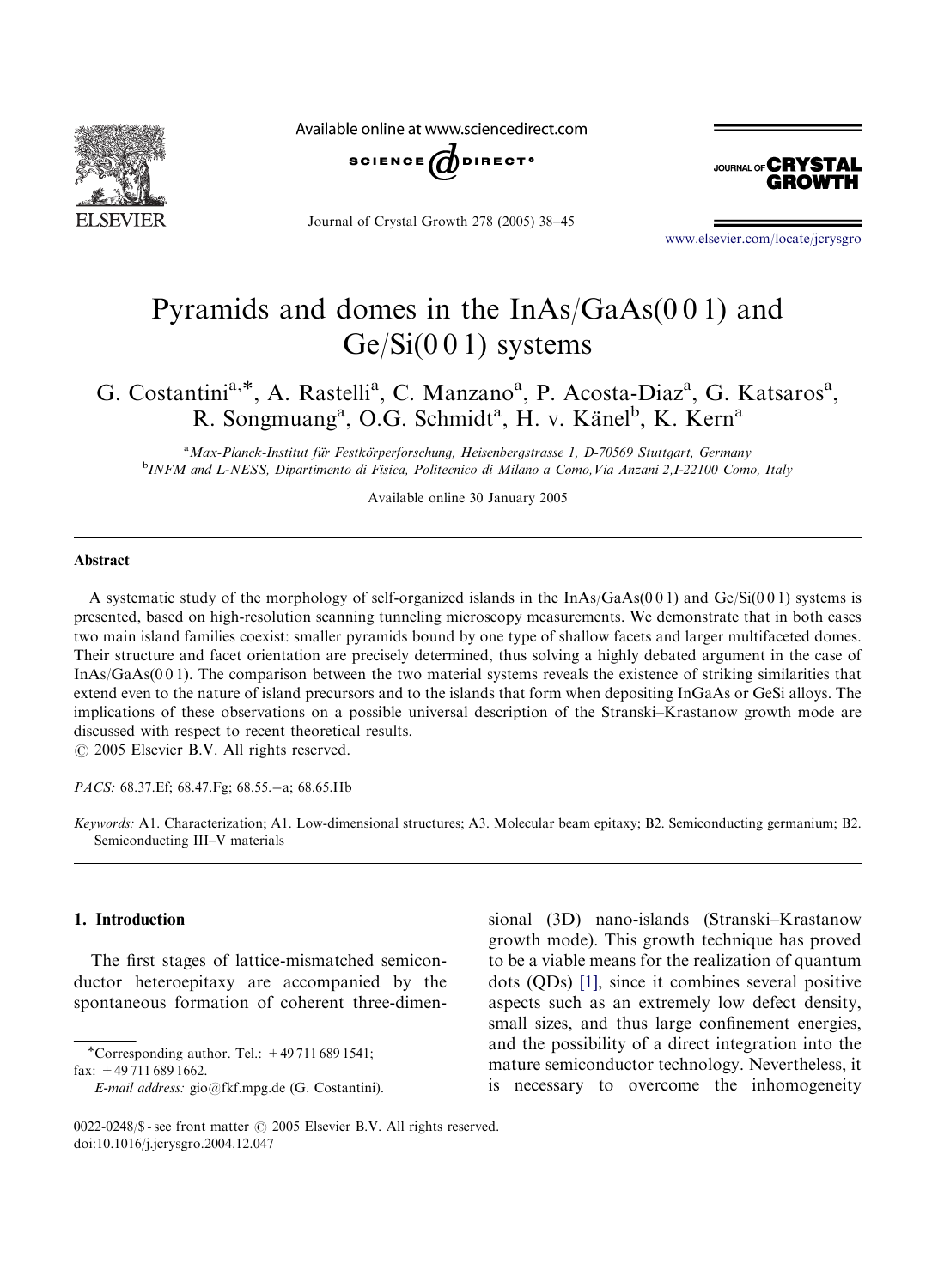problems bound to the intrinsic statistical nature of self-organized growth before this technique becomes truly appealing for device applications. This requires a deep understanding of the growth mechanisms, starting with a thorough characterization of the 3D islands' shape and size that, together with their composition and strain, determine the optoelectronic properties of the final OD<sub>s</sub>.

 $InAs/GaAs(001)$  is considered as the prototypical system for self-organized semiconductor QDs since most of the fundamental studies in this field have concentrated on it. Moreover it has been used as a benchmark for realizing and testing various types of novel applications: single photon sources [\[2,3\],](#page-6-0) single electron devices [\[4,5\]](#page-6-0) and high-performance lasers and amplifiers [\[6\]](#page-6-0) have been already demonstrated. This system has also been considered as one of the best candidates for the practical realization of quantum gates, the building blocks of quantum computers [\[7,8\]](#page-6-0). Remarkably, in spite of this large interest, a commonly agreed picture of the 3D islands' morphology has not yet been established [\[9–17\]](#page-6-0). The situation is different for the  $Ge/Si(001)$  system, the second *drosophila* in the field of self-organized semiconductor QDs, for which a much clearer and comprehensive description has been developed over the last years [\[18,19\]](#page-6-0).

In this work, the structure of InAs 3D islands, spontaneously formed on  $GaAs(001)$ , is investigated by means of in situ scanning tunneling microscopy (STM) and, at lower resolution, by atomic force microscopy (AFM). By comparing these measurements to analogous ones on the Ge/  $Si(001)$  system, we find striking similarities that prove how a common classification of island types (domes, pyramids, hut clusters and embryos) can be applied in both cases. The implications of these observations on a possible general description of the Stranski–Krastanow growth scheme are discussed with respect to recent theoretical results.

#### 2. Experimental procedure

The samples were prepared and analyzed in two different experimental setups. InAs islands were grown in a molecular beam epitaxy (MBE) apparatus on  $Si-n^+$  doped GaAs wafers that had been previously thermally deoxidized (10 min at  $640^{\circ}$ C) in ultra high vacuum (UHV) and overgrown with a Si-doped GaAs buffer (400 nm at 610 °C). 1.8 monolayers (ML) of InAs were then deposited at a growth rate of 0.01 ML/s on top of a further 10-nm-thick undoped GaAs layer with the substrate at  $500^{\circ}$ C and under an As<sub>4</sub> beam equivalent pressure of  $8 \times 10^{-6}$  mbar. Immediately after growth, the sample heating was switched off (resulting in an initial cooling rate of  $\sim$ 1 °C/s) while maintaining the same As flux. The As shutter was closed when the substrate temperature reached a value of about  $200\degree C$  and the sample was moved out of the growth chamber. Some of the samples were transferred under UHV to an independent STM where they were measured in the constant current mode (current  $\sim 0.1$  nA, voltage  $\sim$  -3 V, filled states imaging). The others were directly removed from the MBE apparatus and analyzed under ambient condition by AFM.

Ge islands were prepared by UHV magnetron sputtering epitaxy [\[20\]](#page-6-0).  $B-p^+$  doped  $Si(001)$ substrates were outgassed for about 30 min in UHV and flash cleaned by alternate current heating for removing the native oxide. Sixty nanometers thick Si buffers were subsequently grown at a rate of 0.7 ML/s and a substrate temperature ranging from 350 to  $600^{\circ}$ C. Ge was then deposited at a rate of 0.3 ML/s with the substrate at  $550^{\circ}$ C, until reaching a nominal thickness of 7.0 ML. Samples were cooled to room temperature and studied by UHV-STM about 20 min after their growth.

#### 3. Results and discussion

Both material systems follow the Stranski–Krastanow growth mode as the formation of 3D islands takes place after an initial planar growth of the epilayer. The transition occurs at a critical thickness that depends on the corresponding lattice mismatch, around 1.6 ML and 7.1% for InAs/GaAs( $001$ ) and around 4.0 ML and 4.2% for  $Ge/Si(001)$ , respectively. Representative morphologies of the samples' surfaces after the island formation are depicted in [Figs. 1\(](#page-2-0)a) and (b),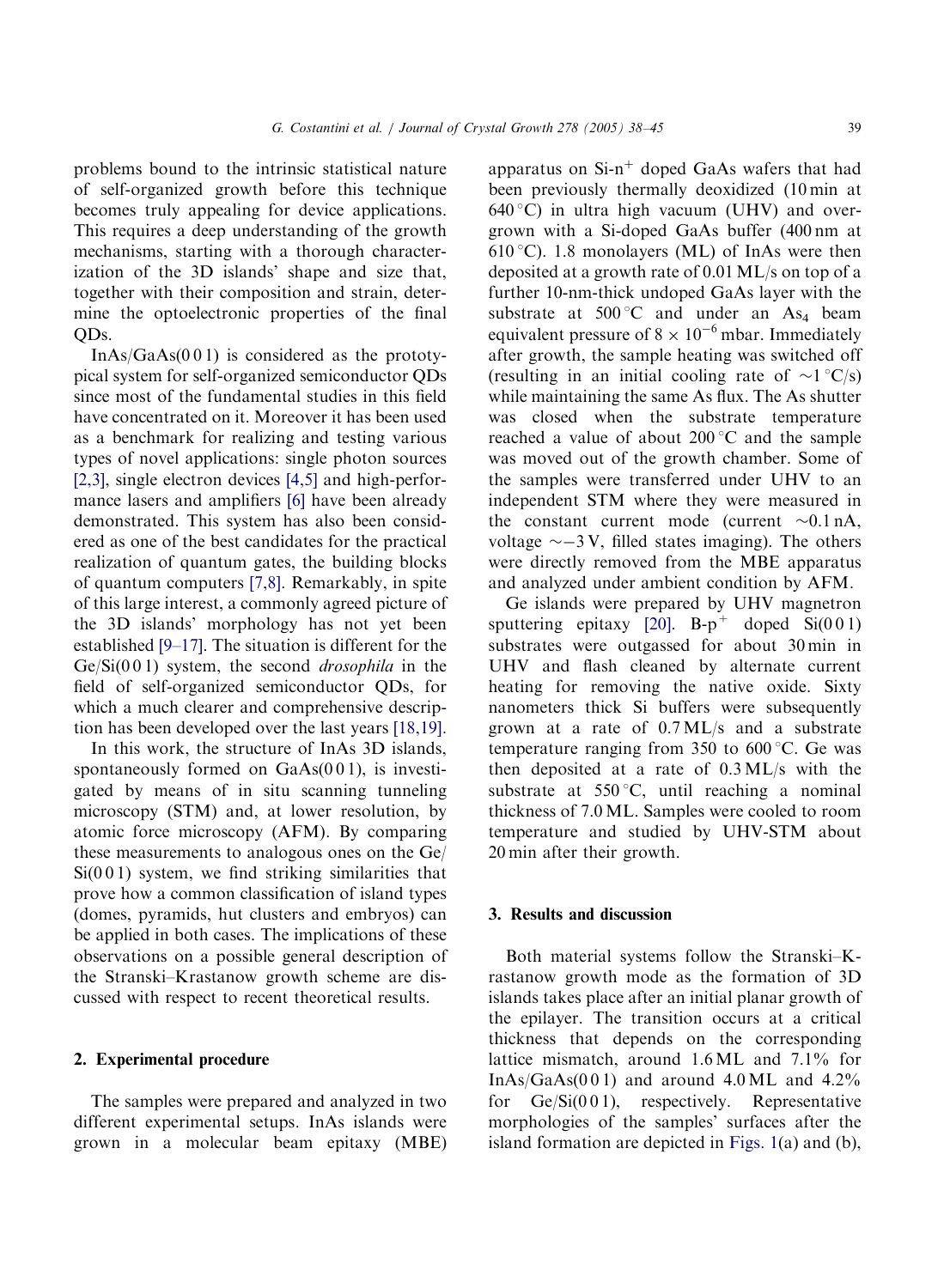<span id="page-2-0"></span>

Fig. 1. Upper panel: representative AFM topographies of bimodal island distributions for (a) InAs/GaAs(0 0 1) and (b) Ge/Si(0 0 1). In the lower right corner of the images, a grayscale representing the surface slope instead of its height is used in order to enhance the visibility of islands' details. Examples of pyramids (P), domes (D) and transition domes (TD) are explicitly indicated. Lower panel: corresponding analyses of the islands' aspect ratio versus volume. Island classes are characterized by a similar aspect ratio.

showing that in both cases the chosen growth conditions produce a coexistence of small and larger islands. A quantitative analysis of these data, in which the aspect ratio of each island (defined as the height divided by the square root of the base area) is plotted versus its volume, further demonstrates that the islands divide into two main families with well-defined aspect ratios (Figs. 1(c) and  $(d)$ ).

Such a bimodal distribution of small-shallow and large-steep islands is well known in the Ge/  $Si(001)$  case [\[18\],](#page-6-0) but has also been reported for InAs/GaAs $(0 0 1)$  [\[21,22\]](#page-6-0). Extending the terminology used in the former material system, we propose to generally call the two island types as pyramids and domes. A small percentage of the islands is characterized by volumes and aspect ratios that are intermediate between those of pyramids and domes, as can be verified in the scatter plots of Figs. 1(c) and (d). These islands, called transition domes, represent an intermediate step in the process occurring to pyramids when they increase their volume, eventually transforming into full domes. Up to now this transformation has been directly reported only in the  $Ge/Si(001)$ system  $[18,23,24]$ , but the data of Figs.  $1(a)$  and  $(c)$ constitute a first evidence that a similar phenomenon occurs also for InAs/GaAs(001).

In order to determine the actual shapes of the different islands, highly resolved in situ STM measurements become mandatory. Such images are reported in [Figs. 2](#page-3-0)(a) and (c) for the pyramid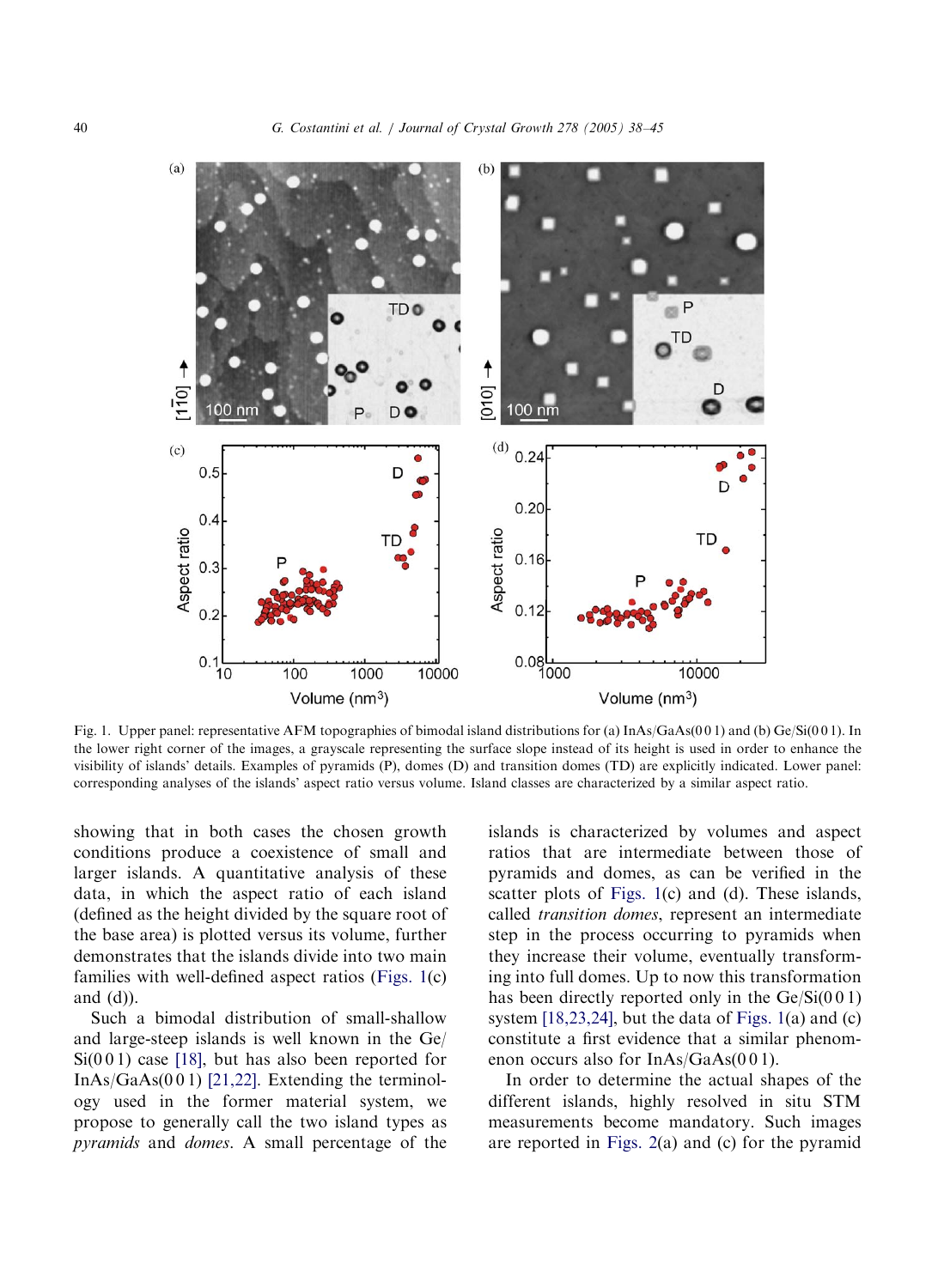<span id="page-3-0"></span>

Fig. 2. Upper panel: high-resolution STM images of pyramid and domes in the InAs/GaAs(001) system—(a) and (b) and in the Ge/  $Si(001)$  system—(c) and (d), respectively. The grayscales are related to the surface height in the case of pyramids and to the surface slope in the case of domes. Central panel: corresponding histograms of the local surface gradient (facet plots, FPs). Each spot represents an island facet whose orientation is determined by the distance and angular position in respect to the (0 0 1) center of the plot. The main facets are indicated according to the corresponding symbol code. Lower panel: structural models for pyramid and dome islands in the two material systems. Different facets have different gray tones, according to the corresponding color code.

islands and in Figs. 2(b) and (d) for the domes in the case of  $InAs/GaAs(001)$  and  $Ge/Si(001)$ , respectively. For pyramids, the grayscales are proportional to the actual island height while in the case of domes they are related to the local surface slope in order to display all morphological details. Already from these data, it clearly appears that the analogy between the two material systems extends far over the bimodal size distribution, since in both cases pyramids are bound by one type of shallow facet, while domes are steeper and multifaceted. This can be quantified by plotting histograms of the surface gradient averaged over a large statistics of high-resolution data [\[19,25\]](#page-6-0). The bright spots appearing in the resulting graphs, also called facet plots (FP), can be unambiguously assigned to facet orientations of the islands. Figs.  $2(e)$ –(h) show the results of this analysis selectively done for pyramids and domes in the two material systems. Pyramids show four spots located at the same distance from the center of the plot, representing four equivalent and equally extended facets with  $\{137\}$  and  $\{105\}$  orientation, for InAs/ GaAs( $001$ ) and Ge/Si( $001$ ), respectively. In the former case a further blurred intensity distribution around the  $[1\overline{1}0]$  direction in Fig. 2(e) evidences the presence of additional steeper orientations stemming from the small upper and lower parts of the pyramid (see Fig. 2(a)). It is not possible to assign these tiny regions to definite facets [\[11\]](#page-6-0) and the correspondent absence of clear spots in the FP seems to indicate rounded, not well-defined areas. By applying the FP analysis to the domes, several main spots are produced corresponding to  $\{1\,3\,7\}, \{1\,1\,1\}$  and  $\{1\,1\,1\}$  facets in the case of  $InAs/GaAs(001)$  and  ${105}$ ,  ${113}$  and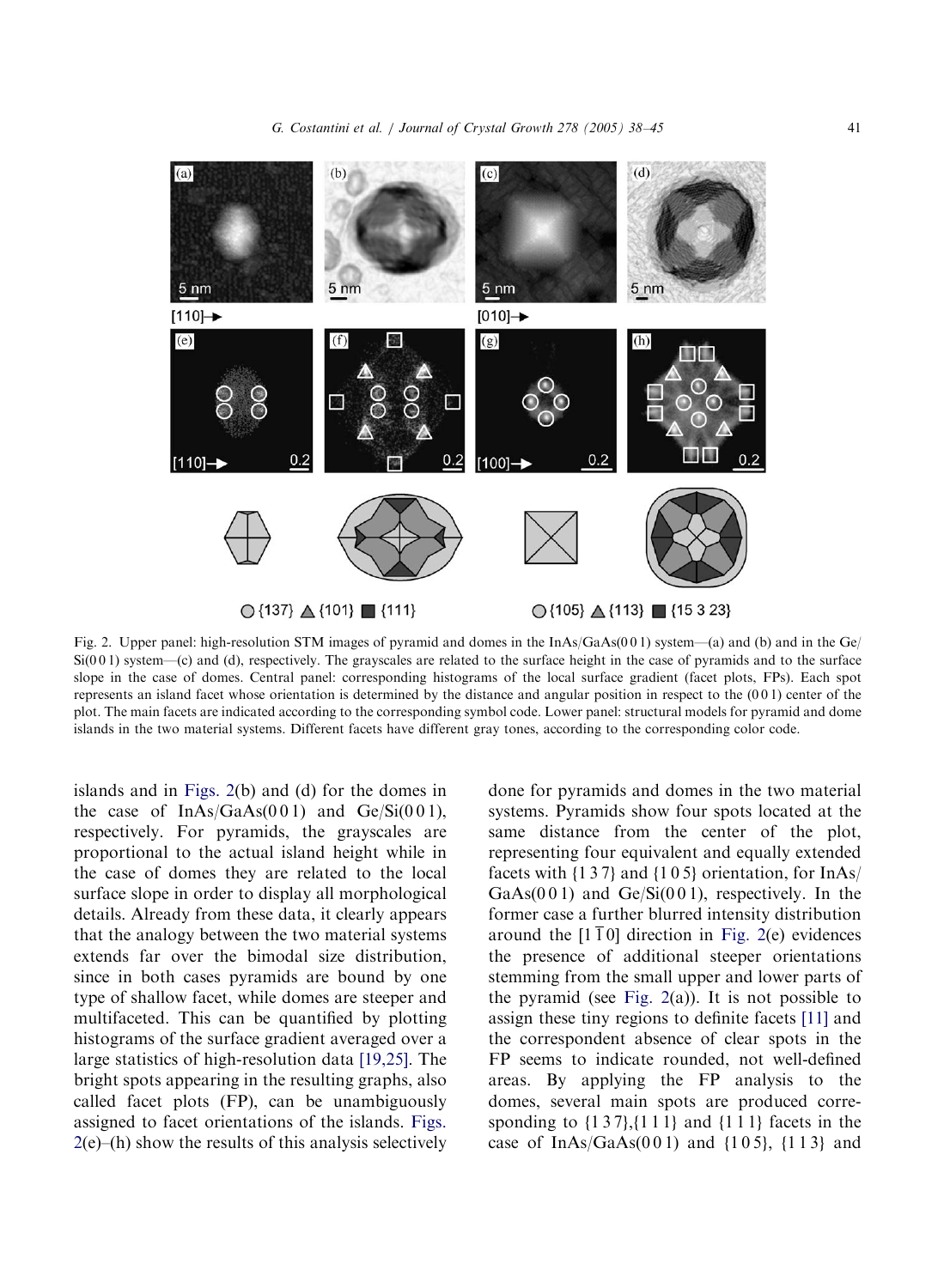${15323}$  facets in that of Ge/Si(001) [\[19,26\]](#page-6-0), respectively.

The similarity between the two systems is also valid for the shallow  $\{137\}$  (respectively  $\{105\}$ ) facets that can be observed at the top and at the base of the domes. In the case of  $Ge/Si(001)$  these have been interpreted as the remnants of the pyramids from which the domes have evolved [\[24\]](#page-6-0). This is a further evidence that a similar pyramidto-dome transition can be expected in the InAs/  $GaAs(001)$  system, with a similar transformation path, essentially consisting of the bunching of incomplete  $\{137\}$  facets at the top of large pyramids [\[24\].](#page-6-0)

Based on the high-resolution STM data, it becomes possible to formulate a precise morphological model for the pyramid and dome islands, shown in the lower panel of [Fig. 2](#page-3-0). While being already known for  $Ge/Si(001)$ , this represents the long-sought simple and coherent description of 3D self-organized islands for the InAs/GaAs(001) system. We notice that the emerging picture is directly compatible and unifies a number of previous reports [\[11–13,21,27\]](#page-6-0). Moreover, slightly different assignments of the islands' facets [\[15–17\]](#page-6-0) can also be brought back to this model, when considering the inherent imprecision of the experimental techniques by which they were obtained.

The first self-organized semiconductor 3D islands for which an accurate morphological characterization was carried out comprising an identification of their facets, were the so-called Ge hut clusters grown on  $Si(001)$  [\[28\].](#page-6-0) These have essentially the same structure as pyramids, but with two opposed  $\{105\}$  facets larger than the remaining ones, so that the islands become elongated in the  $[1 0 0]$  or  $[0 1 0]$  directions. Hut clusters have been reported for a wide range of growth conditions and, although having been mainly investigated in the low-temperature regime, can be observed also on our bimodal pyramids-and-domes samples, as shown in Fig. 3(b). Fig. 3(a) demonstrates that akin structures grow also in the  $InAs/GaAs(001)$ system. In this case, since the intersections of the  ${137}$  facets with the  $(001)$  substrate plane are not mutually perpendicular, the main axis of the hut clusters is along  $[3\overline{1}0]$  or  $[1\overline{3}0]$ , thus forming an



Fig. 3. Upper panel: STM images of pyramids and hut clusters for (a)  $InAs/GaAs(001)$  and (b)  $Ge/Si(001)$ . Lower panel: corresponding structural models.

angle of about 18 $\degree$  with the [1 1 0] direction along which the pyramids align.

The aspect ratio vs. volume analysis reported in [Figs. 1](#page-2-0)(c) and (d) has been performed on islands whose size was larger than a minimum threshold. This is because besides domes, pyramids and hut clusters, a certain number of smaller islands can also be found on the same samples. Some of them have an almost two-dimensional character and are constituted by few ML high platelets, but others are genuinely 3D, although not possessing any well-defined shape. [Figs. 4\(](#page-5-0)a) and (b) show two typical examples of this latter type of islands for  $InAs/GaAs(001)$  and  $Ge/Si(001)$ , respectively. In both cases, together with indefinitely rough regions, it is easy to recognize some small faceted areas with the same  $\{137\}$  and  $\{105\}$  orientations of the respective pyramid islands. These embryos represent indeed the first stages of 3D island formation and are preferentially located close to step edges [\[29,30\]](#page-7-0) or pits [\[31,32\]](#page-7-0), since these sites allow the highest strain relaxation and might be characterized by a kinetically determined high adatom concentration [\[33\]](#page-7-0).

In heteroepitaxial growth, the strain energy caused by lattice mismatch is the driving force for the formation of self-organized 3D islands. As a consequence, if an alloy of epilayer and substrate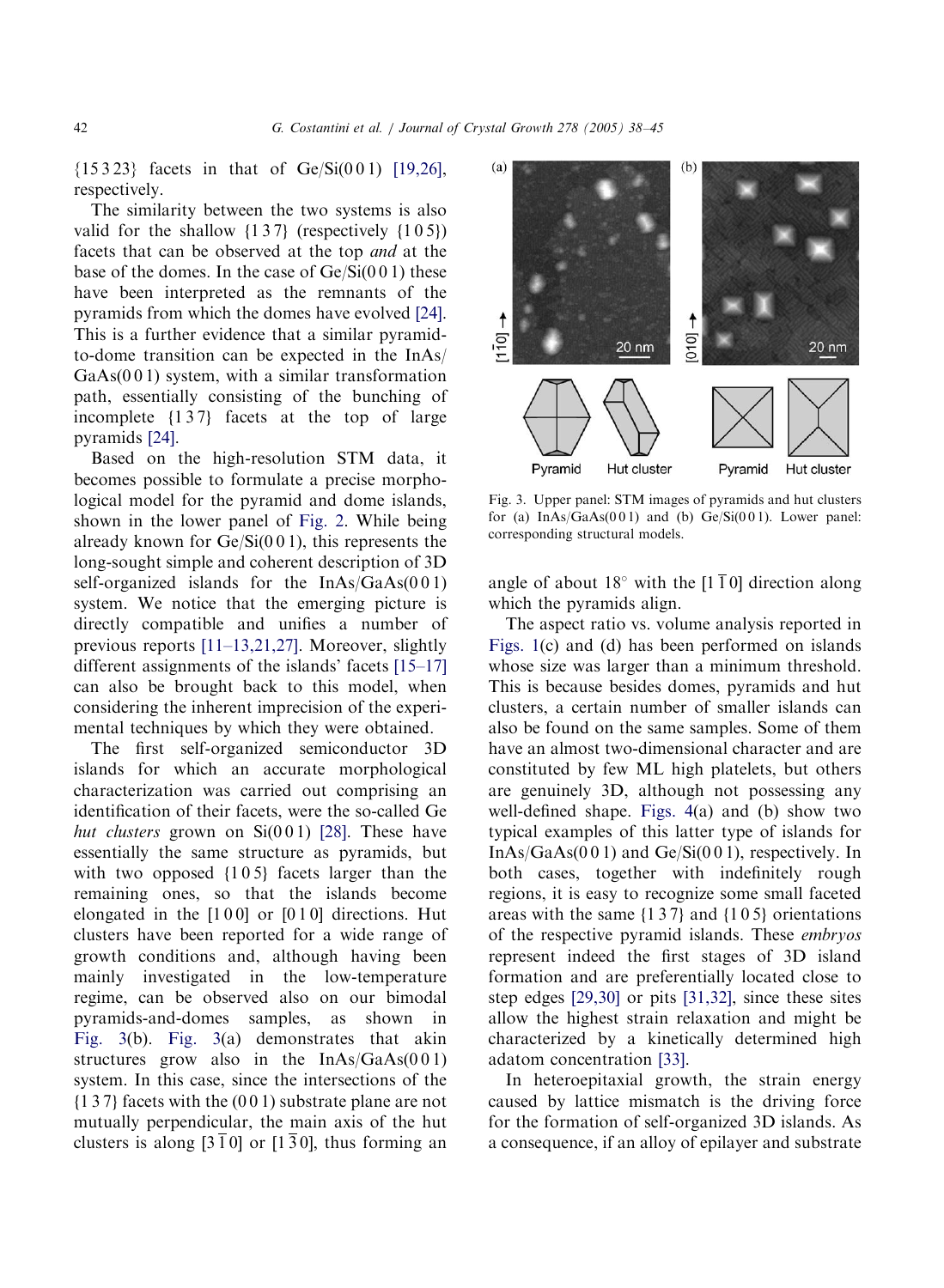G. Costantini et al. / Journal of Crystal Growth 278 (2005) 38–45 43

<span id="page-5-0"></span>

Fig. 4. Partially faceted embryo precursors of 3D pyramid islands in the case of (a) InAs/GaAs(0 0 1) and (b) Ge/Si(0 0 1). Small facets belonging to the {137} and {105} families are explicitly indicated.



Fig. 5. Upper panel: representative AFM topographies of the surface morphology after the deposition of (a)  $In_{0.5}Ga_{0.5}As$  on GaAs(001) and (b)  $Ge_{0.5}Si_{0.5}$  on Si(001). Lower panel: corresponding facet plots showing that the islands are composed only of {137} and  ${105}$  facets, respectively.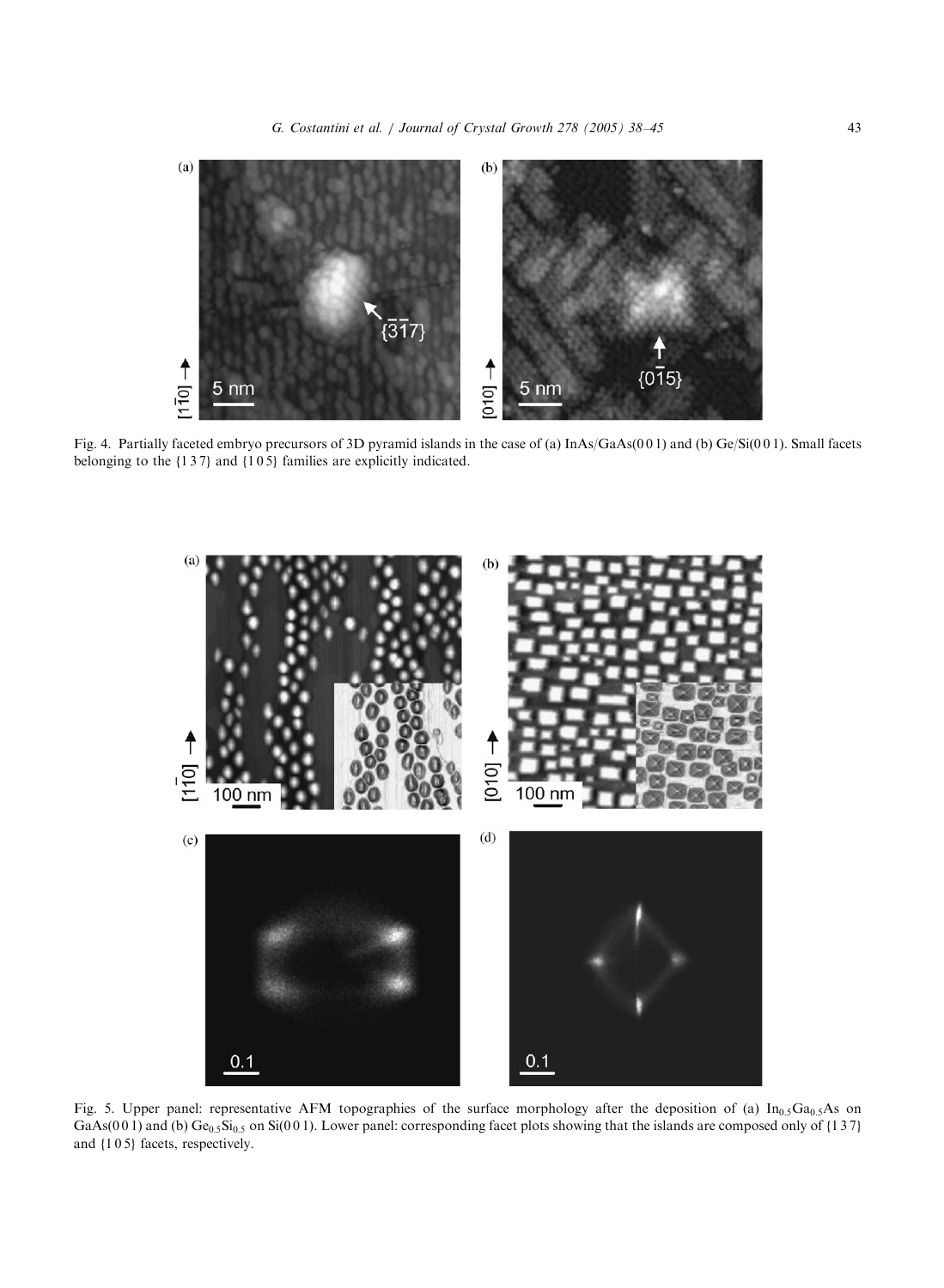<span id="page-6-0"></span>material is deposited instead of the pure epilayer, one expects a sequence of morphological transitions qualitatively similar to the case of higher mismatch, but happening at higher values of total deposited material. This has been extensively proven for the Ge/Si system [\[34,35\],](#page-7-0) but the striking analogies we have demonstrated so far, seem to predict its validity also in the InAs/GaAs case. The samples shown in [Figs. 5\(](#page-5-0)a) and (b) are obtained by depositing 7.0 ML of  $In_0$ ,  $Ga_0$ ,  $As$  on GaAs(0 0 1) at 500  $^{\circ}$ C and 0.02 ML/s and 21 ML of Ge<sub>0.5</sub>Si<sub>0.5</sub> on Si(0 0 1) at 600 °C and 0.7 ML/s, respectively. They clearly demonstrate the above conjecture since for both systems the observed islands, although being much larger, have exactly the same shape as the pyramids in the pure epilayer case. This is quantitatively determined by the corresponding FPs in [Figs. 5\(](#page-5-0)c) and (d) that show  $\{1\,3\,7\}$  and  $\{1\,0\,5\}$  facets, respectively.

### 4. Conclusions

All the results reported in this work point to the existence of common elementary mechanisms lying at the basis of the growth and evolution of selforganized 3D nano-islands. Atheoretical model for the equilibrium shape of strained islands has been recently developed by Daruka et al. [\[36\]](#page-7-0) and Daruka and Tersoff [\[37\],](#page-7-0) and its predictions fit in closely with our experimental data. In fact by increasing the islands' volume, a transition from shallow to steep faceted structures is expected, as actually observed in [Fig. 1](#page-2-0). Moreover the calculated equilibrium shapes (in 2D) nicely agree with the experimentally measured pyramids and domes in [Fig. 2.](#page-3-0) Finally, since the model is essentially material-independent, its predictions have a universal validity, which is demonstrated by the similarities we pointed out between the two main model systems in elemental and compound semiconductors heteroepitaxy.

# **References**

[1] A.P. Alivisatos, Science 271 (1996) 933.

- [2] P. Michler, A. Kiraz, C. Becher, W.V. Schoenfeld, P.M. Petroff, L.D. Zhang, E. Hu, A. Imamoglu, Science 290 (2000) 2282.
- [3] Z.L. Yuan, B.E. Kardynal, R.M. Stevenson, A.J. Shields, C.J. Lobo, K. Cooper, N.S. Beattie, D.A. Ritchie, M. Pepper, Science 295 (2002) 102.
- [4] H. Drexler, D. Leonard, W. Hansen, J.P. Kotthaus, P.M. Petroff, Phys. Rev. Lett. 73 (1994) 2252.
- [5] R.J. Warburton, C. Schaflein, D. Haft, F. Bickel, A. Lorke, K. Karrai, J.M. Garcia, W. Schoenfeld, P.M. Petroff, Nature 405 (2000) 926.
- [6] D. Bimberg, N. Ledentsov, J. Phys.: Condens. Matter 15 (2003) R1063.
- [7] P.M. Petroff, A. Lorke, A. Imamoglu, Phys. Today 54 (2001) 46.
- [8] G. Burkard, D. Loss, D.P. DiVincenzo, Phys. Rev. B 59 (1999) 2070.
- [9] S. Ruvimov, et al., Phys. Rev. B 51 (1995) 14766.
- [10] Y. Nabetani, T. Ishikawa, S. Noda, A. Sasaki, J. Appl. Phys. 76 (1994) 347.
- [11] J. Márquez, L. Geelhaar, K. Jacobi, Appl. Phys. Lett. 78 (2001) 2309.
- [12] H. Saito, K. Nishi, S. Sugou, Appl. Phys. Lett. 74 (1999) 1224.
- [13] K. Zhang, C. Heyn, W. Hansen, T. Schmidt, J. Falta, Appl. Surf. Sci. 175 (2001) 606.
- [14] I. Mukhametzhanov, R. Heitz, J. Zeng, P. Chen, A. Madhukar, Appl. Phys. Lett. 73 (1998) 1841.
- [15] Y. Hasegawa, H. Kiyama, Q.K. Xue, T. Sakurai, Appl. Phys. Lett. 72 (1998) 2265.
- [16] H. Lee, R. Lowe-Webb, W.D. Yang, P.C. Sercel, Appl. Phys. Lett. 72 (1998) 812.
- [17] T. Kaizu, K. Yamaguchi, Jpn. J. Appl. Phys. 42 (2003) 4166.
- [18] G. Medeiros-Ribeiro, A.M. Bratkovski, T.I. Kamins, D.A.A. Ohlberg, R.S. Williams, Science 279 (1998) 353.
- [19] A. Rastelli, H. von Känel, Surf. Sci. 515 (2002) L493.
- [20] P. Sutter, C. Schwarz, E. Muller, V. Zelezny, S. Goncalvesconto, H. Vonkanel, Appl. Phys. Lett. 65 (1994) 2220.
- [21] I. Mukhametzhanov, Z. Wei, R. Heitz, A. Madhukar, Appl. Phys. Lett. 75 (1999) 85.
- [22] S. Anders, C.S. Kim, B. Klein, M.W. Keller, R.P. Mirin, A.G. Norman, Phys. Rev. B 66 (2002) 125309.
- [23] F.M. Ross, R.M. Tromp, M.C. Reuter, Science 286 (1999) 1931.
- [24] F. Montalenti, P. Raiteri, D.B. Migas, H. von Känel, A. Rastelli, C. Manzano, et al., Phys. Rev. Lett. 93 (2004) 216102.
- [25] M.A. Lutz, R.M. Feenstra, P.M. Mooney, J. Tersoff, J.O. Chu, Surf. Sci. 316 (1994) L1075.
- [26] F.M. Ross, J. Tersoff, R.M. Tromp, Phys. Rev. Lett. 80 (1998) 984.
- [27] G. Costantini, C. Manzano, R. Songmuang, O.G. Schmidt, K. Kern, Appl. Phys. Lett. 82 (2003) 3194.
- [28] Y.W. Mo, D.E. Savage, B.S. Swartzentruber, M.G. Lagally, Phys. Rev. Lett. 65 (1990) 1020.